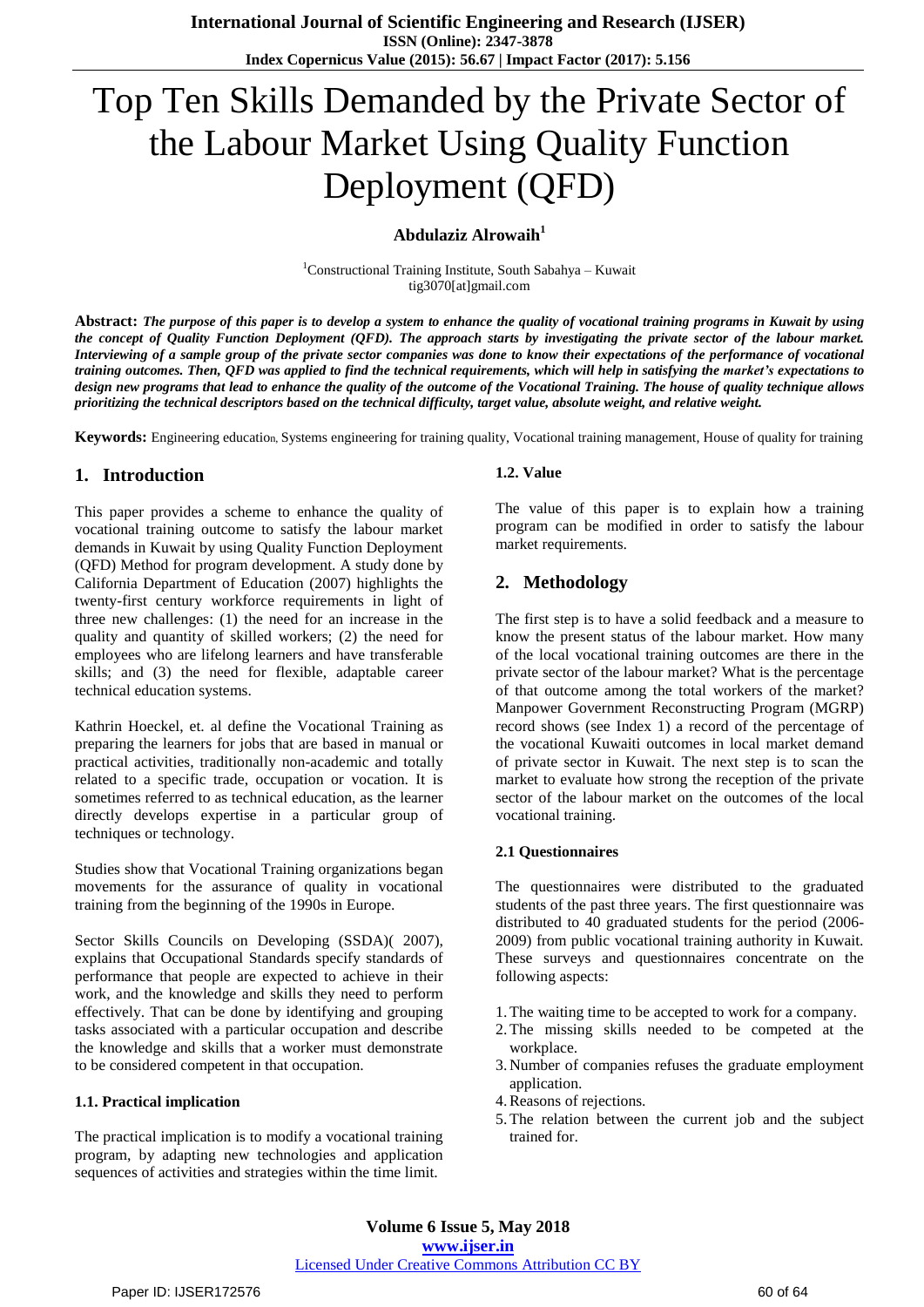## **2.2. Surveys and interviews**

Interviews have been made with the Vocational Center's Alumnae Relation Offices to check their database for information required. An analysis study was done on the collected data that clarified the level of difficulties that graduate students' faces before entering the labour market. Also, sets of surveys and interviews were distributed among the private labour market companies to evaluate the productivity of the workers from the vocational training providers in Kuwait.

# **3. Investigating the private labor market**

Sets of surveys were designed and distributed into the labour market covering the main three size categories of companies. Large companies those have more than 250 employees, middle size companies those have less than 200 employees and small size companies which have less than 50 employees. The study covers the services sector, industrial sector, constructional sector, as well as technology sectors. The focus on this stage is to get direct answers to specify skills required from vocational training providers. The survey was assessed using a 5-point scale  $(5pt = Very important, 4pts = important, 3pts Average,$ 2pts not important, 1pts sure not important). For fifty companies were investigated, nearly 40 skills were specified and then reduced to Top Ten Important skills (TTS) based on the highest variance.

# **4. Results and discussions**

The survey of the labour market demand shows the top ten important skills most demanded, which were verified and inserted into the HOQ matrix. The calculation parameters prioritized the technical descriptors to be deployed into a training program to help each of the top ten skills to be achieved.

# **4.1. Top Ten Skills (TTS)**

Based on the highest values received for labour market survey of each skill, the most demanded top ten skills by the private sector in Kuwait is shown in (table1):

| <b>Table 1:</b> Top Ten Skills most demanded by the private |
|-------------------------------------------------------------|
| sector of labour market in Kuwait.                          |

| N <sub>0</sub> | <b>Skills</b>                                 | <b>Variance</b> |
|----------------|-----------------------------------------------|-----------------|
|                | Multi-purpose workers.                        | 422.333         |
| $\overline{2}$ | Work with minimal supervision.                | 389.333         |
| 3              | Solve problems effectively and<br>quickly.    | 386.333         |
| 4              | Strong work ethic.                            | 386.333         |
| 5              | Willingness to work.                          | 385.333         |
| 6              | Dependability/Reliability/Responsibi<br>lity. | 358.333         |
| 7              | Punctuality.                                  | 358.33          |
| 8              | Use of CAD/CAM.                               | 354.333         |
| 9              | Ability to learn new skills and<br>behavior.  | 352.333         |
| 10             | Inventory skills and knowledge.               | 352.333         |

# **4.2. The house of quality (HOQ) Analysis**

In the house of quality shown in (figure 1), the left horizontal column presents the customer's needs and the voice of customer (VOC) as they were identified and reduced to the top ten requirements and skills demanded for the private sector of the labour market. The top vertical columns present the technical approaches to reach the requirements often called (HOWs). The middle part of the house of quality represents the relations between the VOC and the HOWs. The top triangle often called the roof of the house of quality that represents the relations between the (HOWs). Also, the HOQ provides more parameters to be measured from different perspective, such as the level of difficulties, customer importance, importance rates, and relevant weight.

# **4.3. Determining the Voice of the Customer (VOC)**

To begin a QFD process, the voice of the customer was identified and prioritized by the survey report and placed on the horizontal part of the HOQ shown in (figure 1).

The following equations needed to find some important parameters:

**Scale-UP-Factor = (The Target Value) ÷ (Customer Rating)** ---------(1)

**Absolute weight = (Importance to Customer)( Scale-UP-Factor)** ----(2)

**Relative weight** = 
$$
bj = \sum_{i=1}^{n} Rij \, di
$$

b = row vector of relative weights for technical descriptors

--------

 $di =$  column vector of absolute weights for the customer requirements

 $Rij =$  weight assigned to the relationship matrix.

Equations 1, 2 and 3. Source: Besterfield, D. H., Besterfield, C., Besterfield, G. H. and Besterfield, M. (2003).

The importance rate for this demand gained one point from the scale of five. This skill can be obtained by deploying at least three technical descriptors, Managing tasks and meeting deadlines – Team activities - inventory activities.

The relation strength of the inventory skills and knowledge demand and the approach Managing tasks and meeting deadlines is one point in a scale of five. Team activities approach and Inventory activities to deploy this demand got 5 points in a scale of five for the relation strength.The following parameters show the rating of this demand:

-Customer importance  $= 1$  (This parameter is set by the customer)

Scale-UP-Factor =  $(Target \ value \div Custer)$ Comparative)  $= (2\div 2) = 1$ 

**Volume 6 Issue 5, May 2018 <www.ijser.in>** [Licensed Under Creative Commons Attribution CC BY](http://creativecommons.org/licenses/by/4.0/)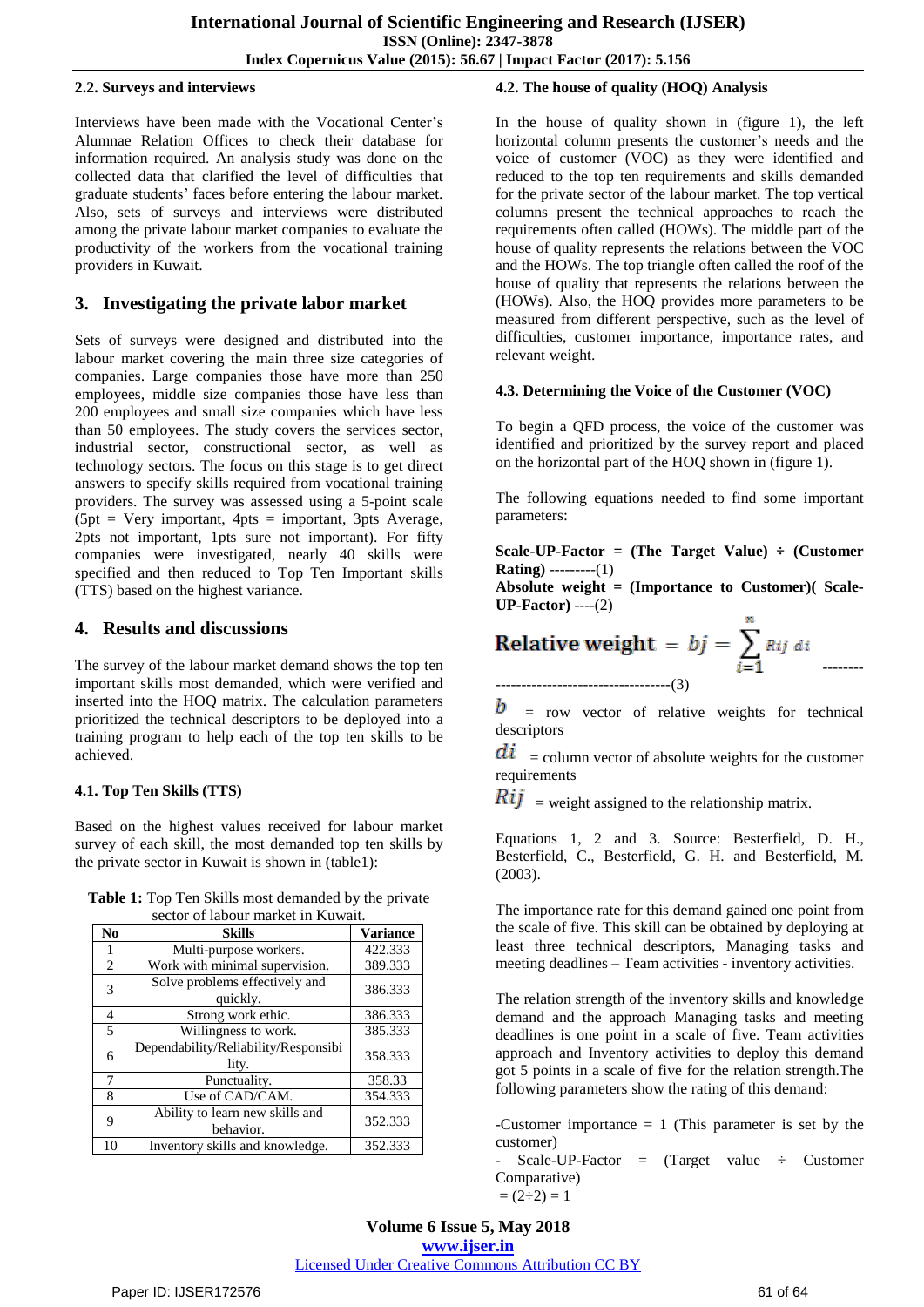$-$ Absolute weight = (Customer importance  $\times$  Scale-up)  $= (1 \times 1) = 1$ 

#### **4.4. The Technical Descriptors to Deploy the Skills into a Program (HOWs)**

The vertical column of the House of Quality (HOQ) presents the approaches to be deployed to satisfy the customer needs. The more an approach receives from the correlation matrix, the more weight it will have to be considered for the prioritization stage.

## **4.5. The Roof of the House Of Quality (HOQ)**

The roof of the house of quality (HOQ) defines the relationships between the technical descriptors (HOWs) strength and how they are related to each other. Based on the strength of the relations, priorities to deploy these approaches can be clarified. The approaches (HOWs) can be classified as Primary and Secondary. The primary approaches those encouraged to be used for more than one of the voice of customer's demands and they are general in nature. These are the core approaches to deploy the skills needed, while the secondary approaches can be used to enrich the deployment of the skills needed to satisfy the customer needs and they are in more details.

## **4.6. The relationships between the technical descriptors (HOWs)**

Measuring the relation between the approaches (HOWs) is a very important stage to prioritize the approaches to be deployed in a program. The priority would be for the approaches that have stronger relationships first followed by the weaker ones.

## **4.7. The Technical Descriptors Priorities**

The house of quality technique allows prioritizing the technical descriptors based on the parameters technical difficulty, target value, absolute weight, and relative weight. The QFD team identifies technical descriptors most needed to fulfil customer requirements and need improvement. Higher absolute and relative rating identity areas where engineering efforts need to be concentrated.

Based on the House of Quality analysis priorities formed as the following:

**- The first priority** that the QFD team should consider is practice to be willing in learning- applying new technologies because it received 195 points for the relative weight fallowed by 165 points for Understanding the need to learn new skills. These two technical descriptors meet at the roof of the HOQ and form the first priority.

**- The second priority** that the team of QFD should consider is Simulation activities because it received 152 points fallowed by 146 points for managing tasks and meeting deadlines. These two technical descriptors meet at the roof of the HOQ and form the second priority.

**- The third priority** that the team of QFD should consider is Using IT skills to complete activities because it received 132 points fallowed by 112 for Time management activities. These two technical descriptors meet at the roof of the HOQ and form the third priority.



**Figure1:** Applied HOQ for top ten skills of vocational training in Kuwait

## **4.8. Organizational difficulties**

The organizational difficulties parameter in the HOQ is to measure the difficulty of each technical descriptor to be deployed in the program. The level of difficulties is based on the evaluation of the QFD team with correlations for the demands in the matrix section. Setting difficulty rate helps identifying the ability to implement certain quality improvement.

## **4.9. Deployment difficulties**

Deployment difficulties are a parameter to be set by the organizations' experts. Depending on the ability of an organization, a program can be designed and targets can be set. The range of the deployment difficulties in this study is ranked from one to five, where one is easy and five is very difficult. The followings are some examples of the situational analysis for this parameter:

- The deployment of the approach of Team projects into the demand Inventory skill was ranked easy, because it gets only one point in a scale of five.
- The deployment of the approach of Problem based scenarios and case studies into the demand Solve problems effectively and quickly need more effort because it received 2 point out of five.
- The deployment of the approach of Practicing how to define the roles within a team to satisfy the demand Punctuality Skills need more effort because it received two point out of five.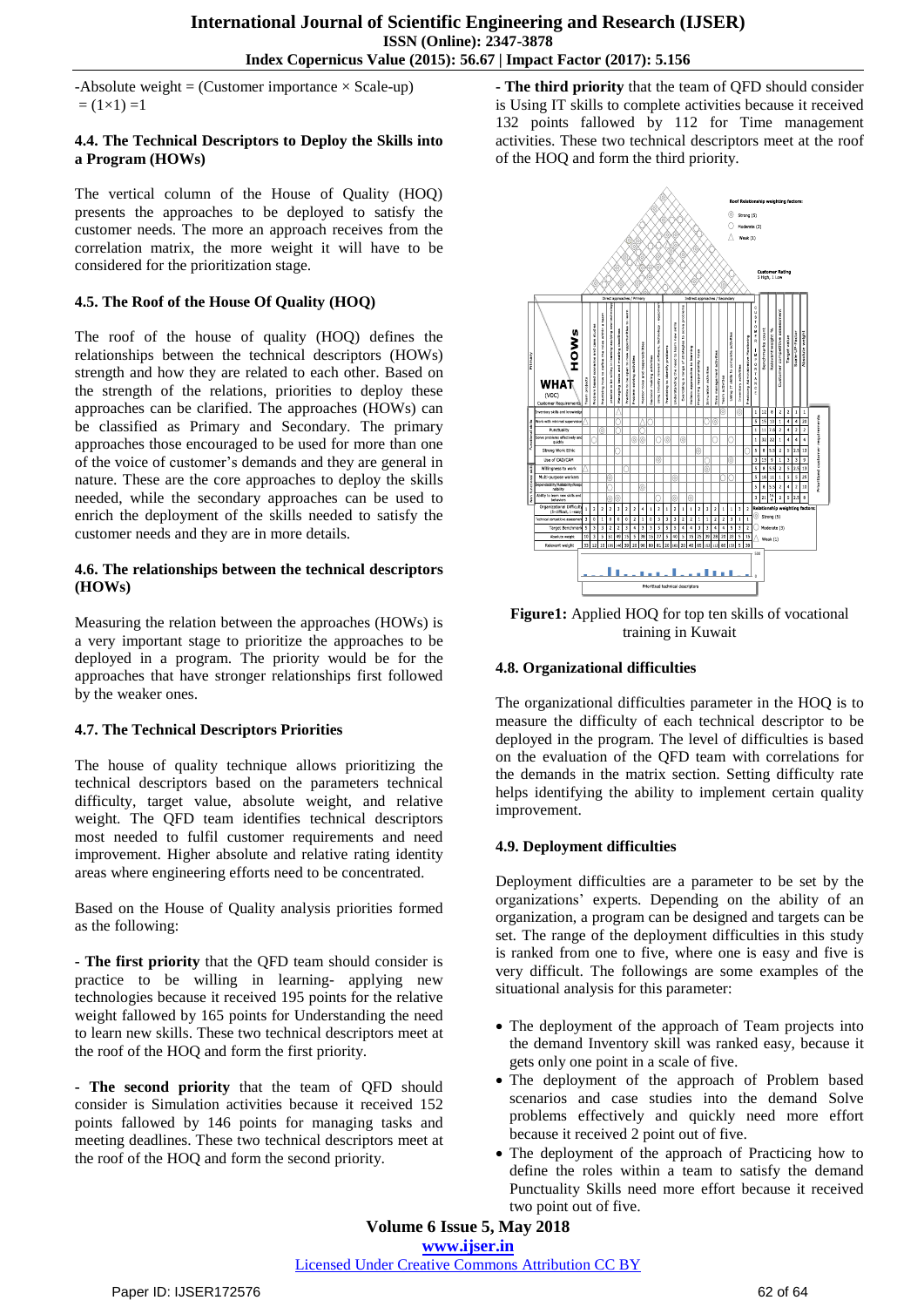- The deployment of the approaches of Exercising a range of strategies to solve problems to satisfy the demand Solve problems effectively and quickly is easy because it received one point out of five.
- The deployment of the approach Practicing to identify problems to satisfy the demand Solve problems effectively and quickly is easy, because it received one point out of five.
- The deployment of the approach of practice to be willing in learning-applying
- The deployment of the approach of Practicing Administrative Monitoring to satisfy the demand of Strong Work Ethics received two points out of five. Thus deployment needs more effort.

# **5. Conclusion**

The application of QFD and benchmarking system together with the analysis tools is kind of a unique approach, that because the information is analyzed simultaneously from different perspectives. Finding detailed skills required for future manpower for the labour market can reduces the potential gap between vocational training outcome and employers expectations.

This research has several important contributions:

- 1. It suggests a useful solution to the design of an academic framework, where all the expectations of the private sector can be satisfied.
- 2. It presents a methodology for analyzing the voice of customer (VOC) expectations, as a clear identification of customer expectations as an important factor in customer satisfaction.
- 3. It opens the door for future research in the area of vocational training and education to solve ongoing problems.

This paper demonstrates the use of an approach that takes advantage of benchmarking & QFD analysis in order to design an approach that satisfies the real needs of the labour market.

# **References**

- [1] Besterfield, D. H., Besterfield, C., Besterfield, G. H., & Besterfield, M. (2003). Total quality management. New Jersey: Prentice Hall, Inc.
- [2] Franceschini, F., & Terzag, M., (1998). An Application of Quality Function Deployment to Industrial Training Courses. International journal of Quality & Reliability Management, 15(7), 753-768. doi:10.1108/02656719810226924
- [3] Gonzalez, M.E., Quesada, G., Gourdin, K., & Hartley, M. (2008). Designing a supply chain management academic curriculum using QFD and benchmarking. USA Quality Assurance in Education, 16 (1), 36-60. doi:10.1108/09684880810848404
- [4] Alrowaih, A. S. (2010). Enhancing Quality of Vocational Outcome to satisfy the labour market demands in Kuwait by using Quality Function Deployment Method. M. Sc. thesis In Industrial Engineering & Management,
- [5] College of Engineering, Gulf University.
- [6] Hoeckel, K., & Field, S. (2008). Learning for Jobs OECD Reviews of Vocational Education and Training. Retrieved February 10th, 2010 from http://www.oecd.org
- [7] Maguad, B. A. (2009). Using Quality Function Deployment to evaluate government services from the customer's perspective. ASBBS Annual Conference: Las Vegas 16 (1). Retrieved from www.asbbs.org/files/2009/PDF/M/MaguadB.pdf
- [8] Mazur, G. E. (1994). QFD for Small Business. A Shortcut through the Maza of Matrices. Transactions from the Sixth Symposium on Quality Function Deployment Novi, Michigan. Retrieved from http://www.mazur.net/works/sme\_qfd.pdf
- [9] Noonan, K., Bloom, R., Aschwanden, J., Bersin, A., Chan, Y., Fisher D., Green, R. E., Lopez, D., Nuñez, J., Williams, J., & Estep, A.(2007). Career Technical Education Framework for California Public Schools Edited by Ed O'Malley of CDE Press.

# **Author Profile**

**Abdulaziz Alrowaih** received the B.S. and M.S. degrees in Mechanical Engineering from Temple University and De Montfort university in 2001 and 2018, respectively. During 2001 - 2018, he worked as a faculty member at the constructional training institute of Kuwait. He started as trainer in the Mechanical engineering department until 2006. In 2006 he became the head of the department.

**Index 1:** Percentage of the vocational outcomes in the private sector in Kuwait". Manpower Government Reconstructing Program (MGRP)

| $\alpha$                                   |                    |       |                            |        |       |  |
|--------------------------------------------|--------------------|-------|----------------------------|--------|-------|--|
|                                            | Percentage         |       |                            |        |       |  |
| Occupations                                | KW Voc.<br>Outcome |       | Other<br>Source<br>Outcome |        | Total |  |
|                                            | Count              | $\%$  | Count                      | $\%$   |       |  |
| Technician                                 | 94                 | 1.1%  | 8127                       | 98.9%  | 8221  |  |
| Carpenter                                  | $\theta$           | 0%    | 4426                       | 100.0% | 4426  |  |
| Electrician                                | 27                 | 0.6%  | 4165                       | 99.4%  | 4192  |  |
| Metal Technician                           | $\overline{0}$     | 0%    | 3098                       | 100.0% | 3098  |  |
| Mechanics                                  | 40                 | 2.0%  | 1971                       | 98.0%  | 2011  |  |
| Constructional<br><b>Vehicle Operators</b> | $\overline{0}$     | 0%    | 1704                       | 100.0% | 1704  |  |
| Painter                                    | $\theta$           | 0%    | 1540                       | 100.0% | 1540  |  |
| Welder                                     | $\overline{4}$     | 0.3%  | 1498                       | 99.7%  | 1502  |  |
| A/C Technician                             | 3                  | 0.2%  | 1433                       | 99.8%  | 1436  |  |
| Accountant                                 | 14                 | 1.0%  | 1375                       | 99.0%  | 1389  |  |
| Concrete Frame<br>work                     | $\theta$           | 0%    | 1236                       | 100.0% | 1236  |  |
| Technician<br>Assistant                    | 30                 | 3.0%  | 973                        | 97.0%  | 1003  |  |
| Supervisor                                 | 109                | 13.0% | 728                        | 87.0%  | 837   |  |
| Mechanic                                   | 20                 | 2.7%  | 715                        | 97.3%  | 735   |  |
| Plumber                                    | $\overline{c}$     | 0.3%  | 696                        | 99.7%  | 698   |  |
| Decoration                                 | $\overline{0}$     | 0%    | 634                        | 100.0% | 634   |  |
| <b>Super Attendance</b>                    | 10                 | 1.6%  | 600                        | 98.4%  | 610   |  |
| Mechanic assistance                        | $\overline{2}$     | .3%   | 572                        | 99.7%  | 574   |  |
| Inventory                                  | $\overline{8}$     | 1.5%  | 532                        | 98.5%  | 540   |  |
| Arc Welder                                 | $\overline{0}$     | 0%    | 495                        | 100.0% | 495   |  |
| Maintenance                                | 16                 | 5.9%  | 256                        | 94.1%  | 272   |  |
| Electrical<br>Assistances                  | $\overline{c}$     | 0.7%  | 265                        | 99.3%  | 267   |  |
| <b>Equipment Operator</b>                  | 1                  | 0.4%  | 264                        | 99.6%  | 265   |  |

**Volume 6 Issue 5, May 2018 <www.ijser.in>** [Licensed Under Creative Commons Attribution CC BY](http://creativecommons.org/licenses/by/4.0/)